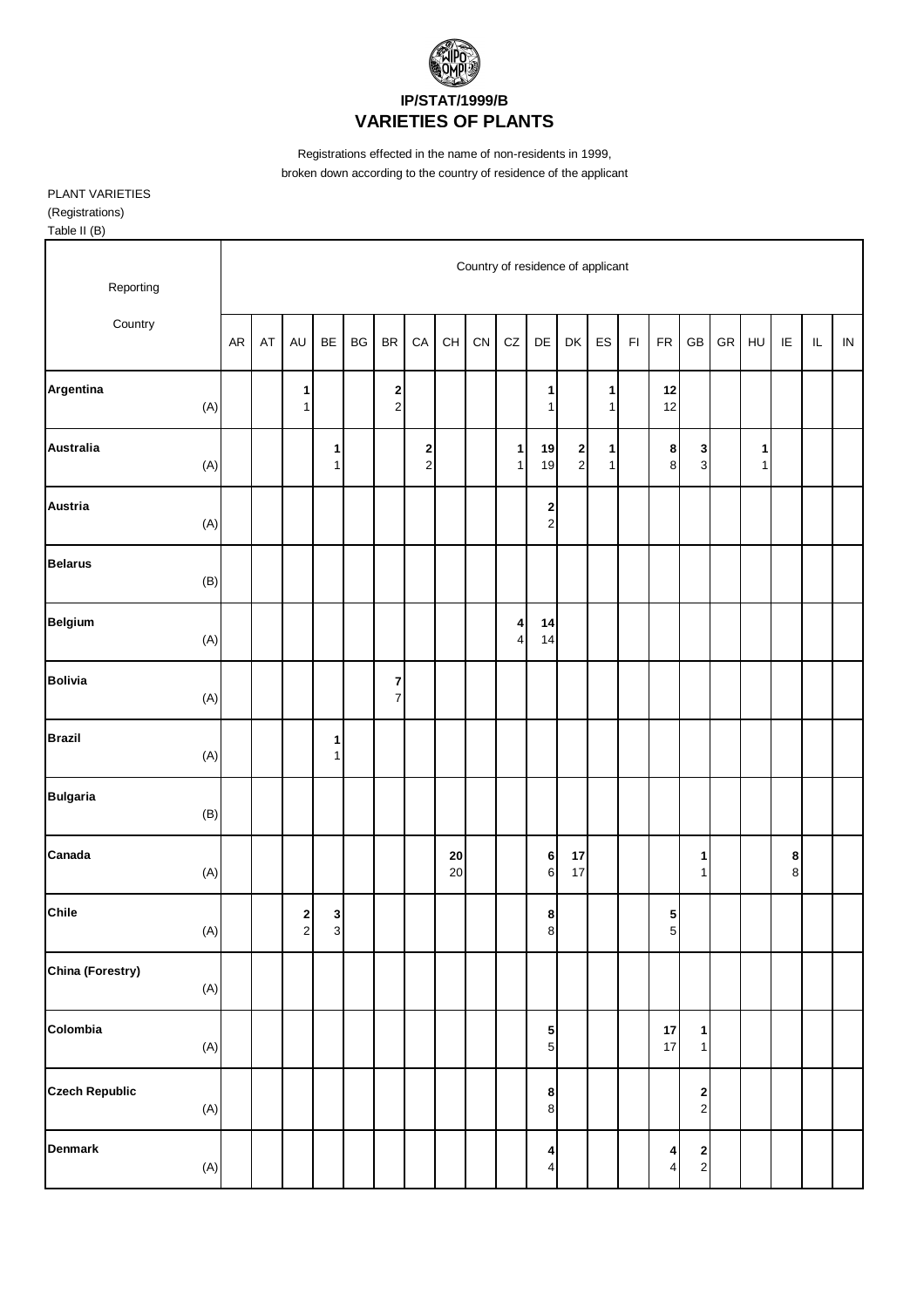

Enregistrements effectués au nom de non-résidents en 1999,

répartis selon le pays de résidence du déposant

OBTENTIONS VÉGÉTALES (Enregistrements) Tableau II (B)

| Pays                        |                                 |                                |                     |                              |           |               |                                |           |           |    | Pays de résidence du déposant |                              |           |                              |    |    |                        |                      |                                                |                              |
|-----------------------------|---------------------------------|--------------------------------|---------------------|------------------------------|-----------|---------------|--------------------------------|-----------|-----------|----|-------------------------------|------------------------------|-----------|------------------------------|----|----|------------------------|----------------------|------------------------------------------------|------------------------------|
|                             | <b>TOTAL</b>                    | Others<br>Autres               | ZA                  | US                           | <b>TR</b> | SK            | SE                             | <b>RU</b> | <b>RO</b> | PT | PL                            | $N\!Z$                       | <b>NO</b> | $\sf NL$                     | MX | LU | $\mathsf{L}\mathsf{I}$ | $\mathsf{KR}\xspace$ | JP                                             | $\mathsf{I}\mathsf{T}$       |
| Argentine                   | 79<br>79 (A)                    | $\mathbf{2}$<br>$\overline{a}$ | 1<br>1              | 51<br>51                     |           |               |                                |           |           |    |                               | 7<br>$\overline{\mathbf{7}}$ |           | 1<br>1                       |    |    |                        |                      |                                                |                              |
| Australie                   | 83<br>83 (A)                    |                                |                     | 17<br>17                     |           |               |                                |           |           |    |                               | 9<br>$\mathsf g$             |           | 17<br>17                     |    |    |                        |                      | $\begin{array}{c} \mathbf{2} \\ 2 \end{array}$ |                              |
| Autriche                    | 2<br>2(A)                       |                                |                     |                              |           |               |                                |           |           |    |                               |                              |           |                              |    |    |                        |                      |                                                |                              |
| <b>Bélarus</b><br>(B)       |                                 |                                |                     |                              |           |               |                                |           |           |    |                               |                              |           |                              |    |    |                        |                      |                                                |                              |
| <b>Belgique</b>             | 49<br>49 (A)                    |                                |                     | $\mathbf{3}$<br>$\mathbf{3}$ |           |               |                                |           |           |    | 1<br>1 <sup>1</sup>           |                              |           | 27<br>27                     |    |    |                        |                      |                                                |                              |
| <b>Bolivie</b>              | $\overline{\mathbf{r}}$<br>7(A) |                                |                     |                              |           |               |                                |           |           |    |                               |                              |           |                              |    |    |                        |                      |                                                |                              |
| <b>Brésil</b>               | $17\,$<br>17(A)                 |                                |                     | $\mathbf{1}$<br>$\mathbf{1}$ |           |               |                                |           |           |    |                               |                              |           | 15<br>15                     |    |    |                        |                      |                                                |                              |
| <b>Bulgarie</b><br>(B)      |                                 |                                |                     |                              |           |               |                                |           |           |    |                               |                              |           |                              |    |    |                        |                      |                                                |                              |
| Canada                      | 120<br>120 $(A)$                |                                |                     | 43<br>43                     |           |               | $\bf 6$<br>$6\vert$            |           |           |    |                               | 1<br>$\mathbf{1}$            |           | 17<br>17                     |    |    |                        |                      |                                                | 1<br>$\mathbf{1}$            |
| Chili                       | 81<br>81 (A)                    |                                | 5<br>5 <sup>1</sup> | 34<br>34                     |           |               |                                |           |           |    |                               | 8<br>$\bf{8}$                |           | 14<br>14                     |    |    |                        |                      |                                                | $\frac{2}{2}$                |
| Chine (Sylviculture)<br>(A) |                                 |                                |                     |                              |           |               |                                |           |           |    |                               |                              |           |                              |    |    |                        |                      |                                                |                              |
| Colombie                    | ${\bf 50}$<br>50(A)             |                                |                     |                              |           |               |                                |           |           |    |                               |                              |           | 26<br>26                     |    |    |                        |                      |                                                | $\mathbf{1}$<br>$\mathbf{1}$ |
| République<br>tchèque       | 25<br>25 $(A)$                  |                                |                     | 6<br>$\,$ 6 $\,$             |           | $\frac{3}{3}$ |                                |           |           |    |                               |                              |           | 6<br>$\,6$                   |    |    |                        |                      |                                                |                              |
| Danemark                    | ${\bf 16}$<br>16(A)             |                                |                     |                              |           |               | $\mathbf{2}$<br>$\overline{2}$ |           |           |    |                               |                              |           | 4<br>$\overline{\mathbf{4}}$ |    |    |                        |                      |                                                |                              |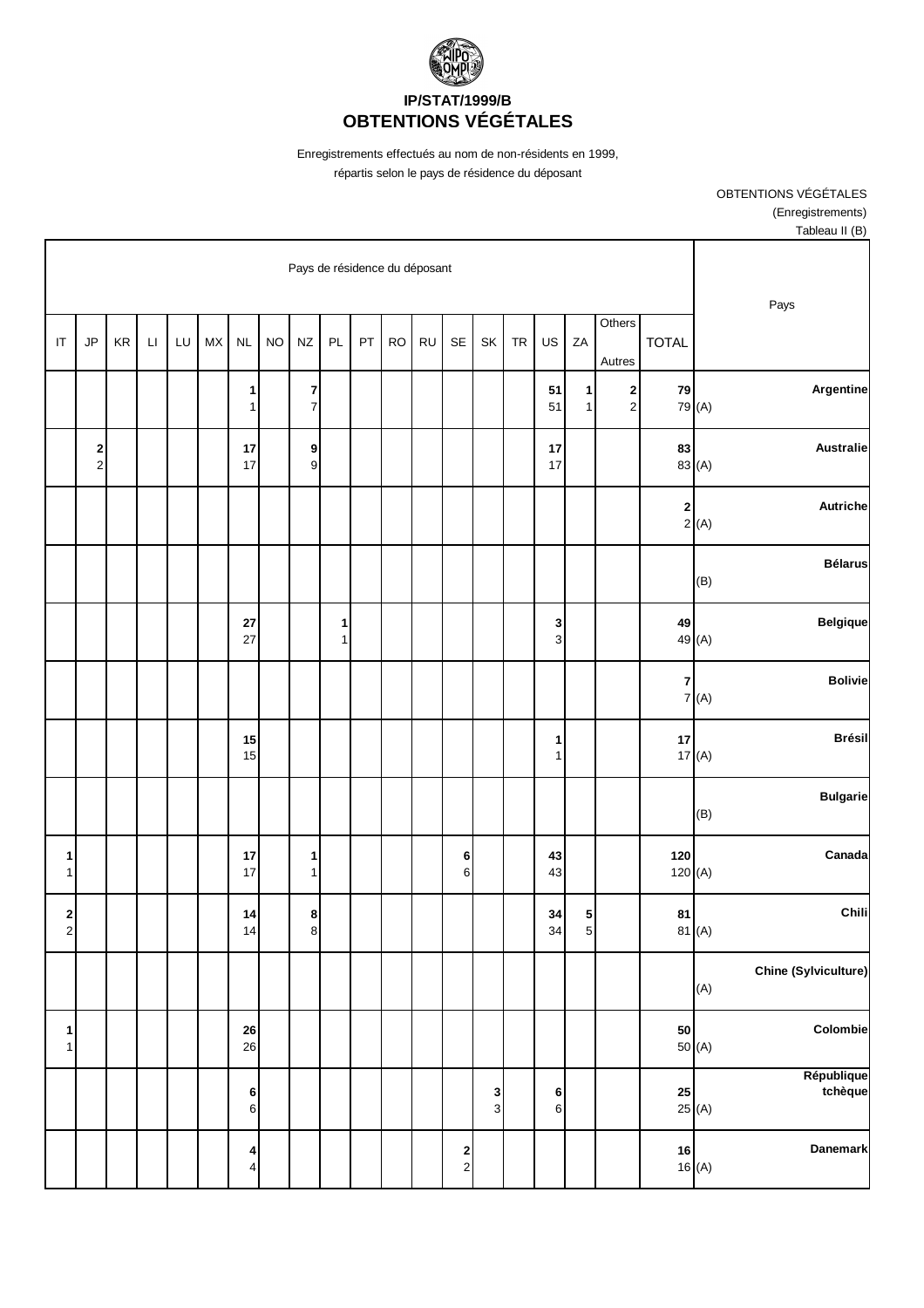

## **VARIETIES OF PLANTS**

Registrations effected in the name of non-residents in 1999, broken down according to the country of residence of the applicant

PLANT VARIETIES (Registrations) Table II (B)

| Reporting                   |    |    |                   |                                           |    |                                   |                                |                                          |    |                              | Country of residence of applicant |                               |        |                                          |                                      |                              |            |    |                   |                              |            |
|-----------------------------|----|----|-------------------|-------------------------------------------|----|-----------------------------------|--------------------------------|------------------------------------------|----|------------------------------|-----------------------------------|-------------------------------|--------|------------------------------------------|--------------------------------------|------------------------------|------------|----|-------------------|------------------------------|------------|
| Country                     | AR | AT | AU                | BE                                        | BG | $\ensuremath{\mathsf{BR}}\xspace$ | CA                             | $\mathsf{CH}% \left( \mathcal{M}\right)$ | CN | CZ                           | DE                                | DK                            | ES     | $\mathsf{F} \mathsf{I}$                  | ${\sf FR}$                           | GB                           | ${\sf GR}$ | HU | $\sf IE$          | IL                           | ${\sf IN}$ |
| Ecuador<br>(A)              |    |    |                   |                                           |    |                                   |                                |                                          |    |                              |                                   |                               |        |                                          |                                      |                              |            |    |                   |                              |            |
| <b>Estonia</b><br>$(A)$     |    |    |                   |                                           |    |                                   |                                |                                          |    |                              |                                   |                               |        |                                          |                                      | $\mathbf{2}$<br>$\mathbf{2}$ |            |    |                   |                              |            |
| Finland<br>(A)              |    |    |                   |                                           |    |                                   |                                |                                          |    |                              | 2<br>$\overline{a}$               |                               |        |                                          |                                      |                              |            |    |                   |                              |            |
| France<br>(A)               |    |    |                   |                                           |    |                                   |                                | $\begin{array}{c} 2 \\ 2 \end{array}$    |    |                              | 3<br>$\mathbf{3}$                 |                               |        |                                          |                                      | 1<br>1 <sup>1</sup>          |            |    |                   |                              |            |
| Germany<br>(A)              |    |    |                   | 1<br>$\mathbf{1}$                         |    |                                   |                                | $\mathbf{3}$<br>$\overline{\mathbf{3}}$  |    |                              |                                   | $\mathbf 2$<br>$\overline{a}$ |        |                                          | $\boldsymbol{9}$<br>$\boldsymbol{9}$ | $\mathbf{3}$<br>$\mathbf{3}$ |            |    |                   | $\mathbf{1}$<br>$\mathbf{1}$ |            |
| <b>Hungary</b><br>(B)       |    |    |                   |                                           |    |                                   |                                |                                          |    |                              | $\mathbf{2}$<br>$\overline{a}$    |                               |        |                                          | 12<br>12                             |                              |            |    |                   |                              |            |
| <b>Israel</b><br>(A)        |    |    |                   |                                           |    |                                   |                                |                                          |    |                              | 8<br>8                            |                               |        |                                          | 11<br>11                             | 1<br>1 <sup>1</sup>          |            |    |                   |                              |            |
| Japan<br>(A)                |    |    |                   |                                           |    |                                   |                                | $\boldsymbol{9}$<br>$\mathsf g$          |    |                              | 12<br>12                          | 4<br>$\overline{\mathbf{4}}$  | 1<br>1 |                                          |                                      | 42<br>42                     |            |    |                   | 6<br>6                       |            |
| Kenya<br>(A)                |    |    |                   |                                           |    |                                   |                                |                                          |    |                              |                                   |                               |        |                                          |                                      |                              |            |    |                   |                              |            |
| <b>Mexico</b><br>(A)        |    |    |                   |                                           |    |                                   |                                |                                          |    |                              |                                   |                               |        |                                          |                                      |                              |            |    |                   |                              |            |
| <b>Netherlands</b><br>(A)   |    |    | 1<br>$\mathbf{1}$ | $\overline{\mathbf{c}}$<br>$\overline{c}$ |    |                                   |                                |                                          |    | $\mathbf{3}$<br>$\mathbf{3}$ | $13$<br>13                        | 8<br>$\bf 8$                  |        | $\begin{array}{c} 2 \\ 2 \end{array}$    | 13<br>13                             | $\mathbf{7}$<br>7            |            |    | 1<br>$\mathbf{1}$ | 8<br>$\bf 8$                 |            |
| <b>New Zealand</b><br>$(A)$ |    |    | ${\bf 21}$<br>21  |                                           |    |                                   | 3<br>$\ensuremath{\mathsf{3}}$ |                                          |    |                              | 6<br>6                            |                               |        |                                          | $\mathbf{1}$<br>$\mathbf{1}$         | 33<br>33                     | 1<br>1     |    | 1<br>$\mathbf{1}$ |                              |            |
| Norway<br>(A)               |    |    |                   |                                           |    |                                   |                                |                                          |    |                              | 23<br>23                          | $\mathbf{1}$<br>1             |        | $\begin{array}{c} \n2 \\ 2\n\end{array}$ | 1<br>1                               |                              |            |    |                   |                              |            |
| Paraguay<br>(A)             |    |    |                   |                                           |    | 1<br>$\mathbf{1}$                 |                                |                                          |    |                              |                                   |                               |        |                                          |                                      |                              |            |    |                   |                              |            |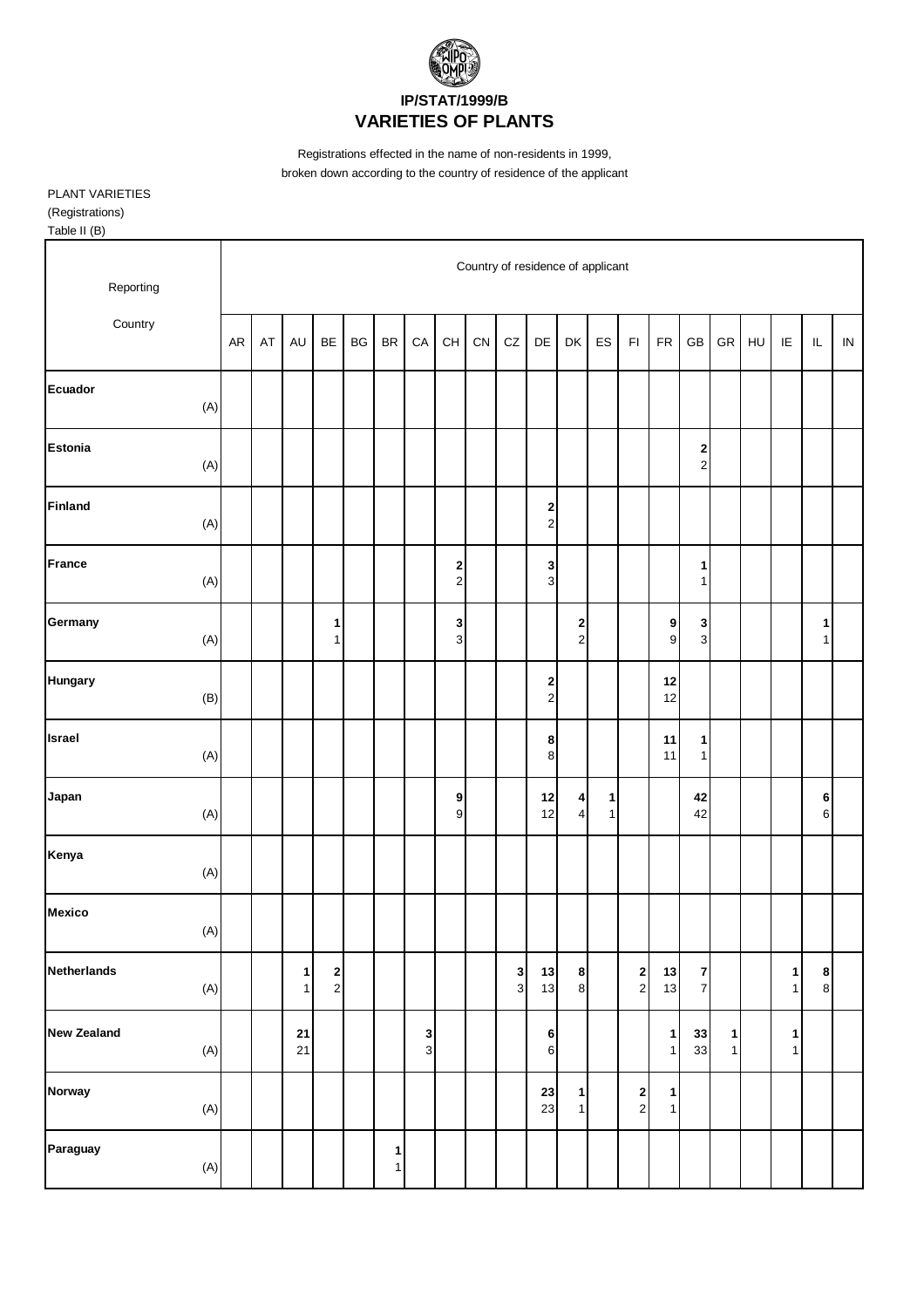

Enregistrements effectués au nom de non-résidents en 1999,

répartis selon le pays de résidence du déposant

OBTENTIONS VÉGÉTALES (Enregistrements) Tableau II (B)

| Pays                                                         | Pays de résidence du déposant<br>Others                                                                                                                                                                             |                                |                   |                              |  |  |                                |  |  |                                                               |  |                   |  |                   |  |                        |                                             |                              |
|--------------------------------------------------------------|---------------------------------------------------------------------------------------------------------------------------------------------------------------------------------------------------------------------|--------------------------------|-------------------|------------------------------|--|--|--------------------------------|--|--|---------------------------------------------------------------|--|-------------------|--|-------------------|--|------------------------|---------------------------------------------|------------------------------|
|                                                              | <b>TOTAL</b><br>$\mathsf{JP}$<br>$\mathsf{KR}\xspace$<br>LU<br>PL<br><b>RU</b><br>SE<br>ZA<br>MX<br>$\sf NL$<br><b>NO</b><br>$N\!Z$<br>PT<br><b>RO</b><br>SK<br><b>TR</b><br>US<br>$\mathsf{L}\mathsf{L}$<br>Autres |                                |                   |                              |  |  |                                |  |  |                                                               |  |                   |  |                   |  | $\mathsf{I}\mathsf{T}$ |                                             |                              |
| Équateur<br>(A)                                              |                                                                                                                                                                                                                     |                                |                   |                              |  |  |                                |  |  |                                                               |  |                   |  |                   |  |                        |                                             |                              |
| <b>Estonie</b><br>$\begin{bmatrix} 2 \\ 2 \end{bmatrix}$ (A) |                                                                                                                                                                                                                     |                                |                   |                              |  |  |                                |  |  |                                                               |  |                   |  |                   |  |                        |                                             |                              |
| Finlande<br>$\begin{bmatrix} 2 \\ 2 \end{bmatrix}$ (A)       |                                                                                                                                                                                                                     |                                |                   |                              |  |  |                                |  |  |                                                               |  |                   |  |                   |  |                        |                                             |                              |
| <b>France</b>                                                | $17\,$<br>17(A)                                                                                                                                                                                                     |                                |                   | $\mathbf{3}$<br>$\mathbf{3}$ |  |  |                                |  |  |                                                               |  |                   |  | 8<br>$\bf8$       |  |                        |                                             |                              |
| Allemagne                                                    | 33<br>33(A)                                                                                                                                                                                                         |                                | 1<br>$\mathbf{1}$ |                              |  |  | $\mathbf{1}$<br>1 <sup>1</sup> |  |  |                                                               |  |                   |  | 12<br>12          |  |                        |                                             |                              |
| Hongrie                                                      | ${\bf 27}$<br>27(B)                                                                                                                                                                                                 |                                |                   | 12<br>12                     |  |  |                                |  |  |                                                               |  |                   |  | 1<br>1            |  |                        |                                             |                              |
| Israël                                                       | 59<br>59 (A)                                                                                                                                                                                                        |                                |                   | $\frac{2}{2}$                |  |  |                                |  |  |                                                               |  |                   |  | 37<br>37          |  |                        |                                             |                              |
| Japon                                                        | 148<br>148(A)                                                                                                                                                                                                       |                                |                   | 15<br>15                     |  |  |                                |  |  |                                                               |  |                   |  | 53<br>53          |  |                        |                                             | $\bf 6$<br>$\,$ 6 $\,$       |
| Kenya<br>(A)                                                 |                                                                                                                                                                                                                     |                                |                   |                              |  |  |                                |  |  |                                                               |  |                   |  |                   |  |                        |                                             |                              |
| Mexique<br>(A)                                               |                                                                                                                                                                                                                     |                                |                   |                              |  |  |                                |  |  |                                                               |  |                   |  |                   |  |                        |                                             |                              |
| Pays-Bas                                                     | 85<br>85 (A)                                                                                                                                                                                                        | $\mathbf{3}$<br>$\overline{3}$ |                   | $18$<br>18                   |  |  |                                |  |  | $\begin{array}{c} \n\mathbf{2} \\ \n\mathbf{2} \n\end{array}$ |  | 1<br>$\mathbf{1}$ |  |                   |  |                        | $\begin{array}{c} \n2 \\ \n2 \n\end{array}$ | $\mathbf{1}$<br>$\mathbf{1}$ |
| Nouvelle-<br>Zélande                                         | 87<br>87 (A)                                                                                                                                                                                                        |                                |                   | $\frac{3}{3}$                |  |  |                                |  |  |                                                               |  |                   |  | 16<br>16          |  |                        | $\begin{array}{c} \n2 \\ \n2 \n\end{array}$ |                              |
| Norvège                                                      | ${\bf 40}$<br>40(A)                                                                                                                                                                                                 |                                |                   |                              |  |  | ${\bf 5}$<br>$5\overline{)}$   |  |  |                                                               |  |                   |  | 1<br>$\mathbf{1}$ |  |                        | $\boldsymbol{7}$<br>$\overline{7}$          |                              |
| Paraguay<br>1(A)                                             | $\mathbf{1}$                                                                                                                                                                                                        |                                |                   |                              |  |  |                                |  |  |                                                               |  |                   |  |                   |  |                        |                                             |                              |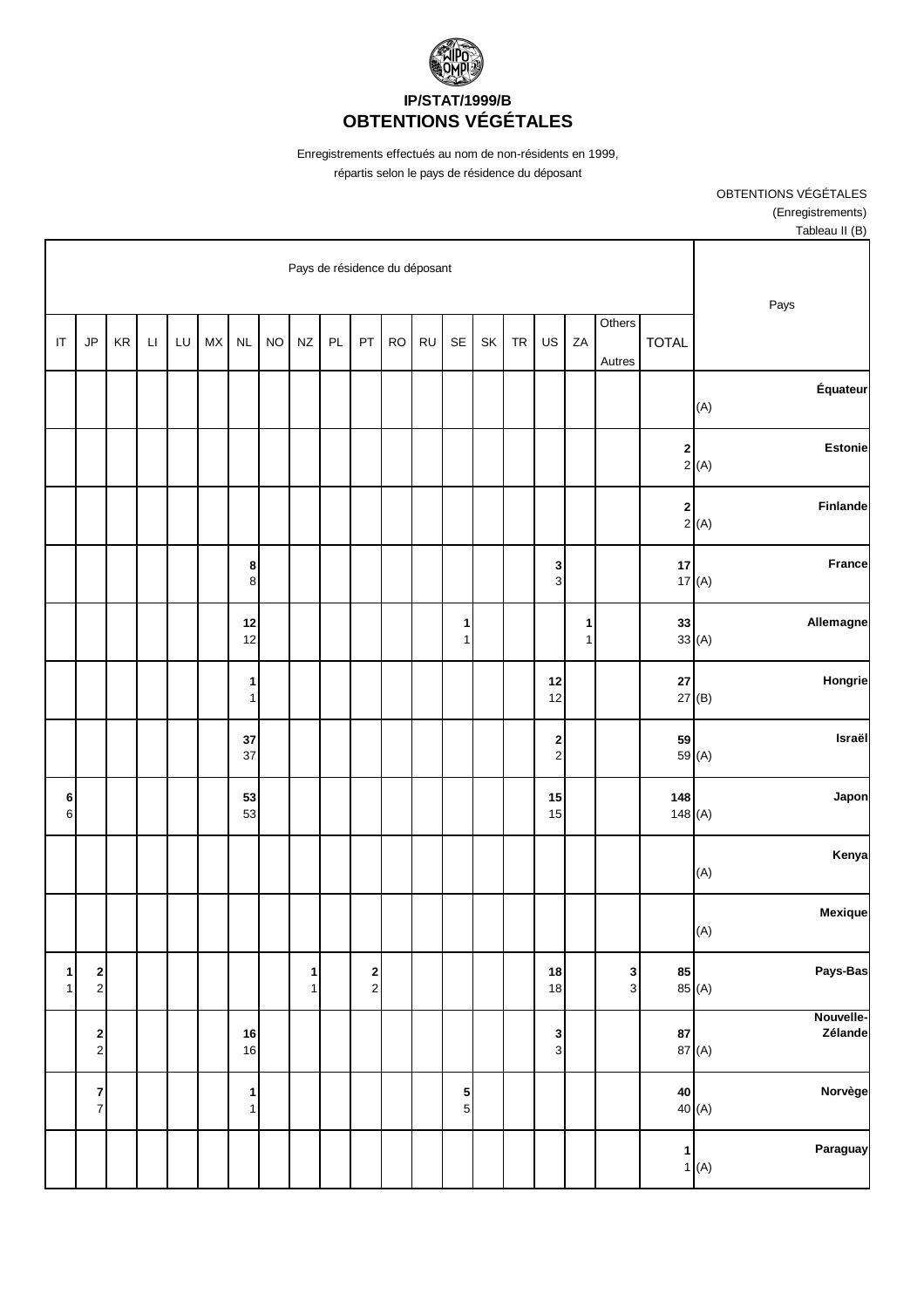

## **VARIETIES OF PLANTS**

Registrations effected in the name of non-residents in 1999, broken down according to the country of residence of the applicant

PLANT VARIETIES (Registrations) Table II (B)

| Reporting                                       |       |                              |    |                              |                   |    |           |                              |                                          |    |                   | Country of residence of applicant |                     |              |                                |                              |                                  |    |                                  |                                    |                   |              |
|-------------------------------------------------|-------|------------------------------|----|------------------------------|-------------------|----|-----------|------------------------------|------------------------------------------|----|-------------------|-----------------------------------|---------------------|--------------|--------------------------------|------------------------------|----------------------------------|----|----------------------------------|------------------------------------|-------------------|--------------|
| Country                                         |       | <b>AR</b>                    | AT | <b>AU</b>                    | BE                | BG | <b>BR</b> | CA                           | CH                                       | CN | ${\tt CZ}$        | DE                                | DK                  | ES           | $\mathsf{F} \mathsf{I}$        | ${\sf FR}$                   | GB                               | GR | HU                               | IE                                 | IL                | ${\sf IN}$   |
| Poland                                          | (A)   |                              |    |                              | 1<br>1            |    |           |                              |                                          |    |                   | 36<br>36                          | 22<br>22            |              |                                | 7<br>7                       |                                  |    |                                  |                                    | 1<br>$\mathbf{1}$ |              |
| <b>Republic of Korea</b>                        | (B)   |                              |    |                              |                   |    |           |                              |                                          |    |                   |                                   |                     |              |                                |                              |                                  |    |                                  |                                    |                   |              |
| Romania                                         | (B)   |                              |    |                              |                   |    |           |                              |                                          |    |                   |                                   |                     |              |                                |                              |                                  |    |                                  |                                    |                   |              |
| <b>Russian</b><br>Federation                    | (A)   |                              |    |                              |                   |    |           |                              |                                          |    |                   |                                   |                     |              |                                | 7<br>$\overline{\mathbf{7}}$ | 5<br>$\mathbf 5$                 |    |                                  |                                    |                   |              |
| Slovenia                                        | (A)   |                              |    |                              |                   |    |           |                              |                                          |    |                   |                                   |                     |              |                                |                              |                                  |    |                                  |                                    |                   |              |
| <b>South Africa</b>                             | (A)   |                              |    | $\mathbf{z}$<br>$\mathbf{z}$ | 1<br>$\mathbf{1}$ |    |           |                              |                                          |    |                   | 36<br>36                          | $\bf 6$<br>6        | $10$<br>10   |                                | 10<br>10                     | $\mathbf{7}$<br>$\overline{7}$   |    | 1<br>$\mathbf 1$                 |                                    | 6<br>6            |              |
| Spain                                           | (A)   |                              |    |                              | 1<br>$\mathbf{1}$ |    |           |                              |                                          |    |                   | 10<br>$10$                        |                     |              |                                | 66<br>66                     | $\boldsymbol{2}$<br>$\mathbf{2}$ |    |                                  |                                    |                   |              |
| <b>Sweden</b>                                   | (A)   |                              |    |                              |                   |    |           |                              |                                          |    |                   |                                   |                     |              | 3<br>$\ensuremath{\mathsf{3}}$ |                              |                                  |    |                                  |                                    |                   |              |
| Switzerland                                     | (A)   |                              |    |                              |                   |    |           |                              |                                          |    | 1<br>$\mathbf{1}$ | 35<br>35                          |                     |              |                                | 3<br>$\overline{\mathbf{3}}$ | 3<br>$\overline{3}$              |    | 1<br>$\mathbf{1}$                |                                    |                   |              |
| <b>United Kingdom</b>                           | (A)   |                              |    |                              | 4<br>4            |    |           |                              |                                          |    |                   | ${\bf 20}$<br>$20\,$              | 5<br>$\overline{5}$ |              |                                | 14<br>14                     |                                  |    | 1 <sub>1</sub><br>1 <sup>1</sup> | $\vert$<br>$\overline{\mathbf{4}}$ |                   |              |
| <b>United States of</b><br>America              | (A)   | $\mathbf{1}$<br>$\mathbf{1}$ |    | 11                           | $5\phantom{.0}$   |    |           | 6                            | 1<br>$\mathbf{1}$                        |    |                   | 53                                | 11                  | 1            |                                | 10                           | 20                               |    |                                  |                                    | 6                 | $\mathbf{1}$ |
|                                                 | (B)   |                              |    | 11                           | $5\phantom{.0}$   |    |           | 6                            |                                          |    |                   | 53                                | 11                  | $\mathbf{1}$ |                                | 10                           | 20                               |    |                                  |                                    | $6 \mid$          | $\mathbf 1$  |
| <b>Community Plant</b><br><b>Variety Office</b> | $(A)$ |                              |    | 18<br>18                     |                   |    |           | $\mathbf{1}$<br>$\mathbf{1}$ | $\begin{array}{c} \n2 \\ 2\n\end{array}$ |    |                   |                                   |                     |              |                                |                              |                                  |    |                                  |                                    | 12<br>12          |              |